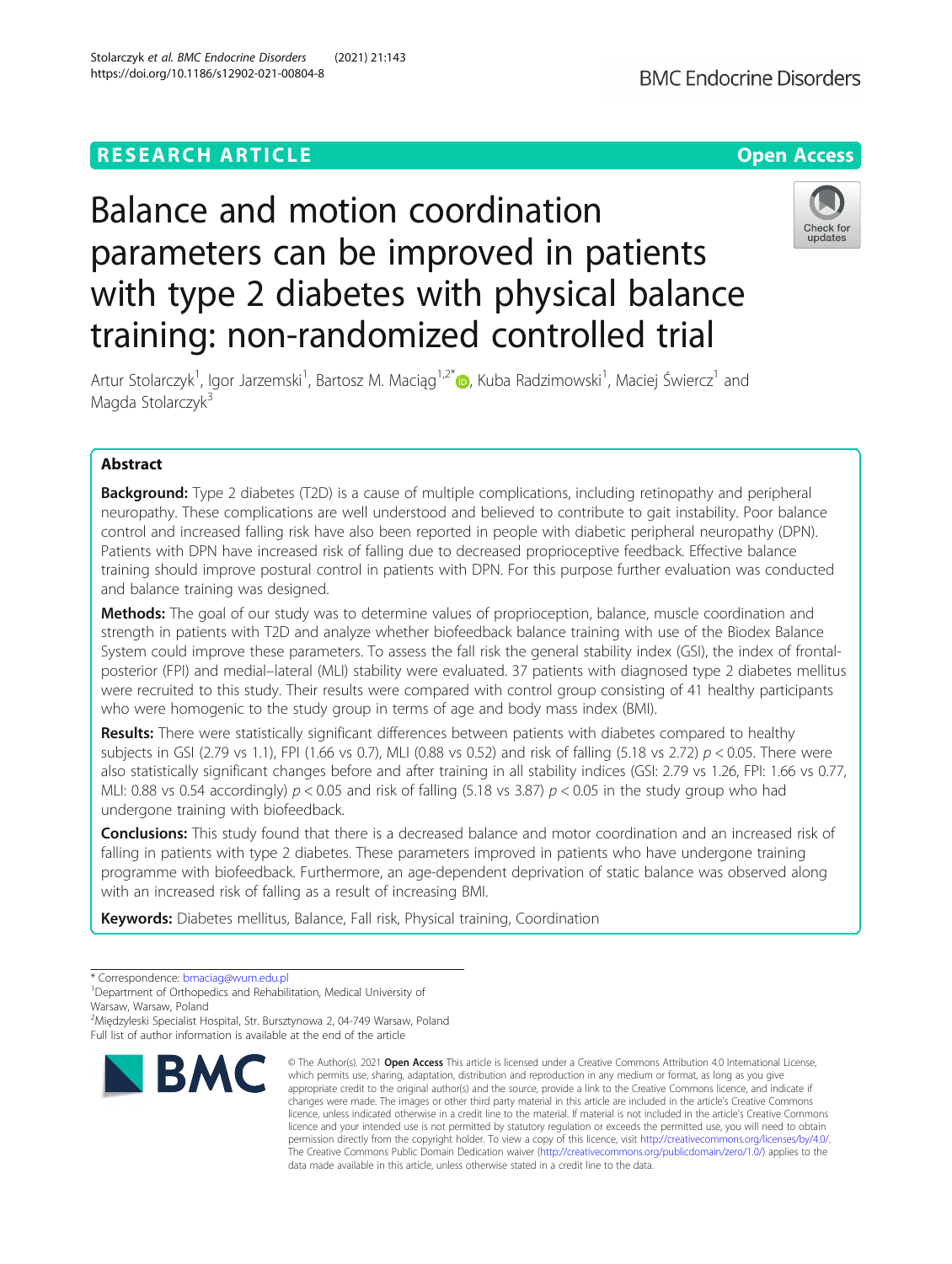#### Background

Due to the sociological and work-related changes all around the world it is estimated that by the beginning of 2030, the number of cases of Type 2 Diabetes (T2D) will grow from 6059 up to 7079 per 100,000 people [[1](#page-7-0)]. There are studies proving that cardiovascular complications related to T2D are responsible for 4 million deaths annually [[2\]](#page-7-0). The newest epidemiological data suggest that growing number of T2D cases is no longer a problem in developed countries only but it also affects the developing ones. In research performed in Uganda investigators reported that 22.8% of population between 45 and 80 years of age might be affected with this condition. As potential risk factors authors reported alcoholism, nicotinism, high body-mass index (BMI) and family history [[3](#page-7-0)].

Diabetes mellitus may cause several different complications during the course of the disease. One of the most common is peripheral neuropathy (DPN) causing damage to the peripheral sensory and motor nerves even in mild to moderate course of the disease [[4\]](#page-7-0). It is well proved in the literature, that diabetes mellitus has a negative impact on function of the peripheral nervous system by damaging its sensory fibers with age and male sex being the most important risk factors [[5\]](#page-7-0).

High risk of falls was reported in the population with diabetes, with an overall incidence of 1.25 falls/person-year [[6](#page-7-0)]. It was proved that short-period strength and balance exercises do not improve the quality of life of patients with diabetes. However, these excercises have a positive impact on the functional outcome in this group [\[7,](#page-7-0) [8](#page-7-0)].

Influence of diabetes mellitus type II (T2D) on motor system is not limited only to the peripheral nervous system. It also affects structures of cerebrum, what leads to changes in projection tracts. In cerebellum it affects the vermis and parts of lobes responsible for receiving impulses from the spinal cord and controlling proximal parts of muscles, which are crucial for movement coordination during gait. Disorders caused by T2D in basal nuclei result in lengthening muscle response time and slower gait velocity [[9](#page-7-0)].

Pharmacological and dietary interventions, together with physical activity are considered the cornerstones of proper T2D management  $[10]$  $[10]$ . In addition to the beneficial effect of exercise interventions on glycemic control and lowering the cardiovascular risk factors associated with T2D, physical exercise is effective in improving muscle strength, power output, cardiovascular function and functional capacity in elderly patients with diabetes [[11,](#page-7-0) [12\]](#page-7-0). In elderly with severe functional aggravation multicomponent exercise programs composed of resistance, endurance, balance, and gait training should be introduced in order to increase the functional capacity and quality of life and to avoid disability and falls [[13\]](#page-7-0).

The aim of this study was to evaluate balance and motor coordination parameters in patients treated for T2D who underwent biofeedback-equivalent training with use of the Biodex dynamometric platform.

The hypothesis was that there will be an improvement in the above-mentioned parameters in patients with type II diabetes who were submitted to the feedback-based training using the Biodex platform.

#### Methods

#### Study design

All subjects were patients of the Department of Internal Medicine and Diabetology of the Medical University of Warsaw, who underwent standard diabetes control visit in January 2020. The control group consisted of patients at least 6 weeks after non-operative distal radius fractures treatment.

Inclusion criteria for the study group were willingness to participate in the study, age over 65, being diagnosed with T2D and being subjected to pharmacological treatment with use of insulin or metformin. For the control group inclusion criteria was not having T2D. Exclusion criteria comprised surgical intervention in the lower limbs or spine during the last 6 months, symptoms of osteoarthritis or pain of other origin in the lower limbs or spine region, rheumatic diseases (e.g., rheumatoid arthritis, ankylosing spondylitis), diagnosed neuromuscular disease, strongly manifested imbalances due to impairment of central or peripheral nervous system and neurological disorders with dizziness, nystagmus or serious neurological symptoms (cerebrospinal syndrome, multiple sclerosis, Parkinson's disease, etc.), taking medications that could impact stability, cardiovascular disorders (including stroke or transient ischemic attack in the past).

All participants in the study group were subject to a 3 month intention-to-treat balance training. Measurements were made right before and immediately after training. In the control group, the tests were performed once to determine baseline parameters for proprioception and balance for a given age group. To avoid risk of bias information of potential T2D was blinded for the assessor.

This study is reported in accordance with the Preferred Reporting Items for Consolidated Standards of Reporting Trials (CONSORT) statement.

#### Intervention

The patients were subject to a proprioception, balance and motor coordination training with use of the dynamic platform—Biodex Balance System (Biodex 945- 302, Biodex Medical Systems Inc., Shirley, New York). The platform software includes ready-to-use exercise protocols that are simple games involving moving the center of gravity of the body in a specific way in both static and dynamic settings. These games are based on a biofeedback mechanism and require conscious adjusting of the body position according to a spot on the monitor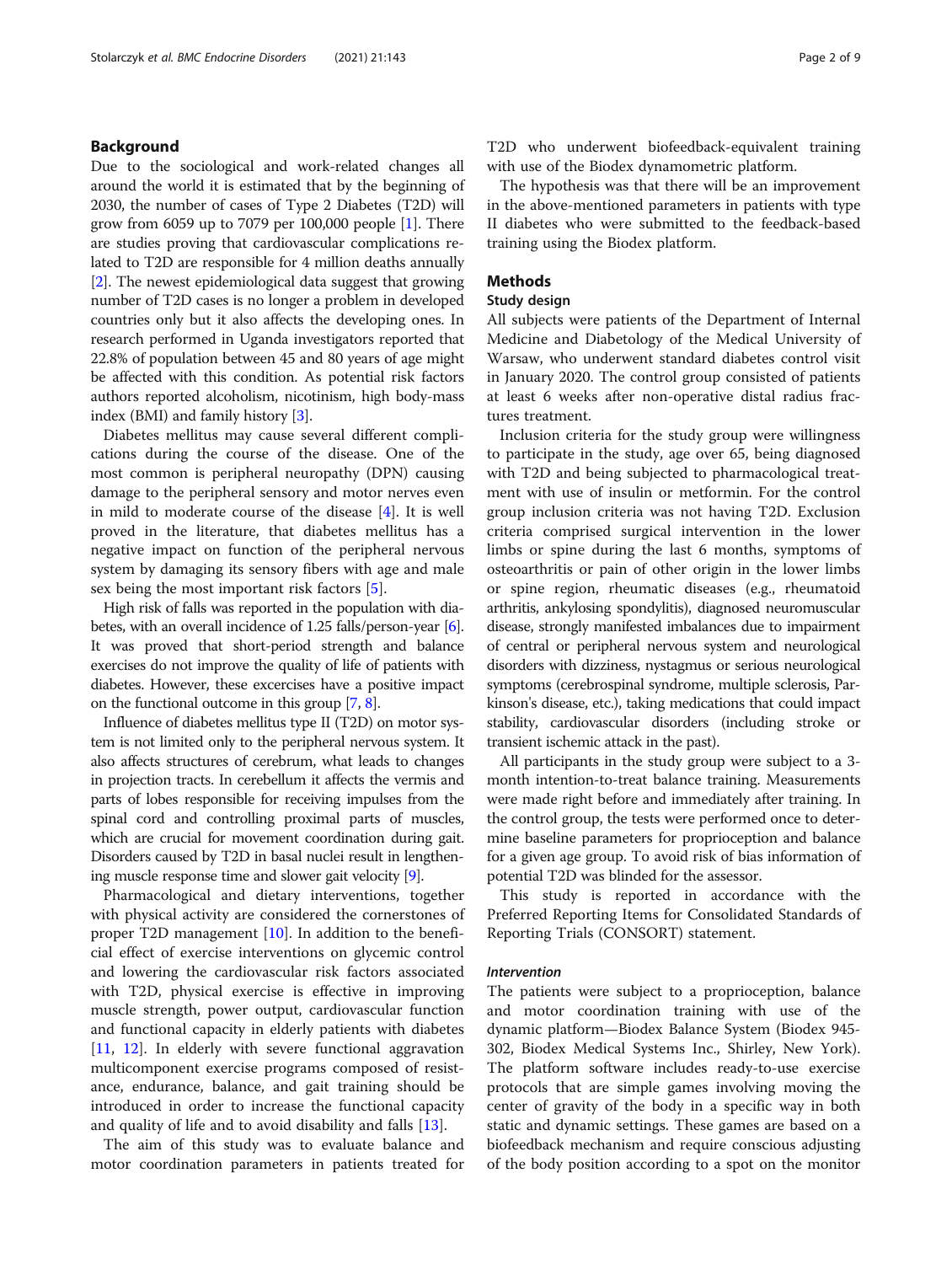that corresponds to the subjects own center of gravity. Biodex Balance System is considered as a reliable and objective tool for balance assessment and training [[14\]](#page-7-0).

Training sessions were held daily for 3 months, excluding the weekends. The duration of a single training session was 30 min. The difficulty of training was chosen individually for the needs of the patient. Initially, the training was done on a stable basis. As the patient trained, the difficulty of the exercise increased, adding exercises on an unstable substrate. In addition, the task required a more precise control of the center of gravity.

Evaluation of balance and motion coordination parameters was performed using the Biodex Balance System platform, which makes it possible to evaluate the aforementioned parameters in statics and dynamics. Each patient performed three tests: a biofeedback posture test with open and closed eyes and a fall risk test. The posture stability test consisted in maintaining the center of gravity at one point with a stable substrate. Three stability measures were identified based on three 20-s balance attempts: General Stability Index (GSI), FPI (Frontal-Posterior Stability Index) and MLI (Medial–Lateral Stability Index). The smaller the value of the indices, the better the test score. The test was performed with opened and closed eyes.

In the fall risk (RF) test using the Biodex platform, the subject was told to maintain the center of gravity on an unstable substrate in three 20-s trials. The lower the values of the fall index were, the better the result.

#### Methods of statistical analysis

Statistica 13.1 programme (StatSoft, Tulsa, Okla, United States) was used for statistical analysis of the obtained results. As the variables did not have a normal distribution, the non-parametric Mann–Whitney test was used to compare the results of the control group with the study group. In order to compare the results within

the group before and after the training, the nonparametric Wilcoxon test for paired variables was used. The threshold of statistical significance was assumed to be 0.05. In addition, the upper and lower limits of the 95% confidence interval for the mean difference were determined. A correlation analysis was also performed to examine the linear relationship between the variables. For each correlation the strength of the relationship was determined: weak, moderate or strong. Correlation coefficient values from 0 to 0.3 were described as a weak correlation, values from 0.3 to 0.5 as moderate and values from 0.5 to 1 as strong. As the variables had no normal distribution, the correlations were calculated on the basis of the nonparametric Spearman coefficient.

#### Results

There were 77 participants in the study. The study group consisted of 37 patients diagnosed and treated with T2D. 41 patients were recruited to the control group. No one resigned or was removed from study.

There were 18 men and 19 women in the study group with mean age of  $73.22$  (SD =  $7.57$ ). The average BMI was 29.5 kg/m<sup>2</sup> (SD = 4.5), with 5 people having normal body mass  $(BMI = 18.9 - 24.9 \text{ kg/m}^2)$ , 17 being overweight  $(BMI = 25-29.9 \text{ kg/m}^2)$ , 12 with first degree obesity  $(BMI = 30-34.9 \text{ kg/m}^2)$ , 1 person with second degree obesity  $(BMI = 35-39.9 \text{ kg/m}^2)$  and 2 people with third degree (BMI > 40 kg/m<sup>2</sup>). Mean time from the diagnosis of T2D was 9.3 years (SD = 2.45). 27 of participants (73%) had hypertension, 25 (67.6%) had hypercholesterolemia, none of them had retinopathy nor neuropathy (Table 1).

#### Stability test of posture with biofeedback

The results of the assessment of balance and movement coordination parameters using the postural stability test under eye control are presented in Table [2](#page-3-0).

Table 1 Descriptive statistics for group characteristics

|                   | Study group<br>$n = 37$ | Control group<br>$n = 41$ | p     |  |
|-------------------|-------------------------|---------------------------|-------|--|
| Sex               | 18 males, 19 females    | 17 males, 24 females      | 0.456 |  |
| Age (years)       | 73.22 (60-86)           | 74.10 (67-80)             | 0.515 |  |
| Height (m)        | $1.68(1.48-2)$          | $1.69(1.53 - 1.82)$       | 0.920 |  |
| Weight (kg)       | 84.35 (42-133)          | 76.71 (53-99)             | 0.049 |  |
| BMI ( $kg/m2$ )   | 29.54 (19.17-41.00)     | 26.88 (20.76-30.81)       | 0.001 |  |
| Normal weight     | 5                       | 7                         |       |  |
| Pre-obesity       | 17                      | 30                        |       |  |
| Obesity class I   | 12                      | $\overline{4}$            |       |  |
| Obesity class II  |                         | $\mathbf 0$               |       |  |
| Obesity class III | 2                       | $\mathbf{0}$              |       |  |

Where applicable results presented as mean (range). BMI classes as per WHO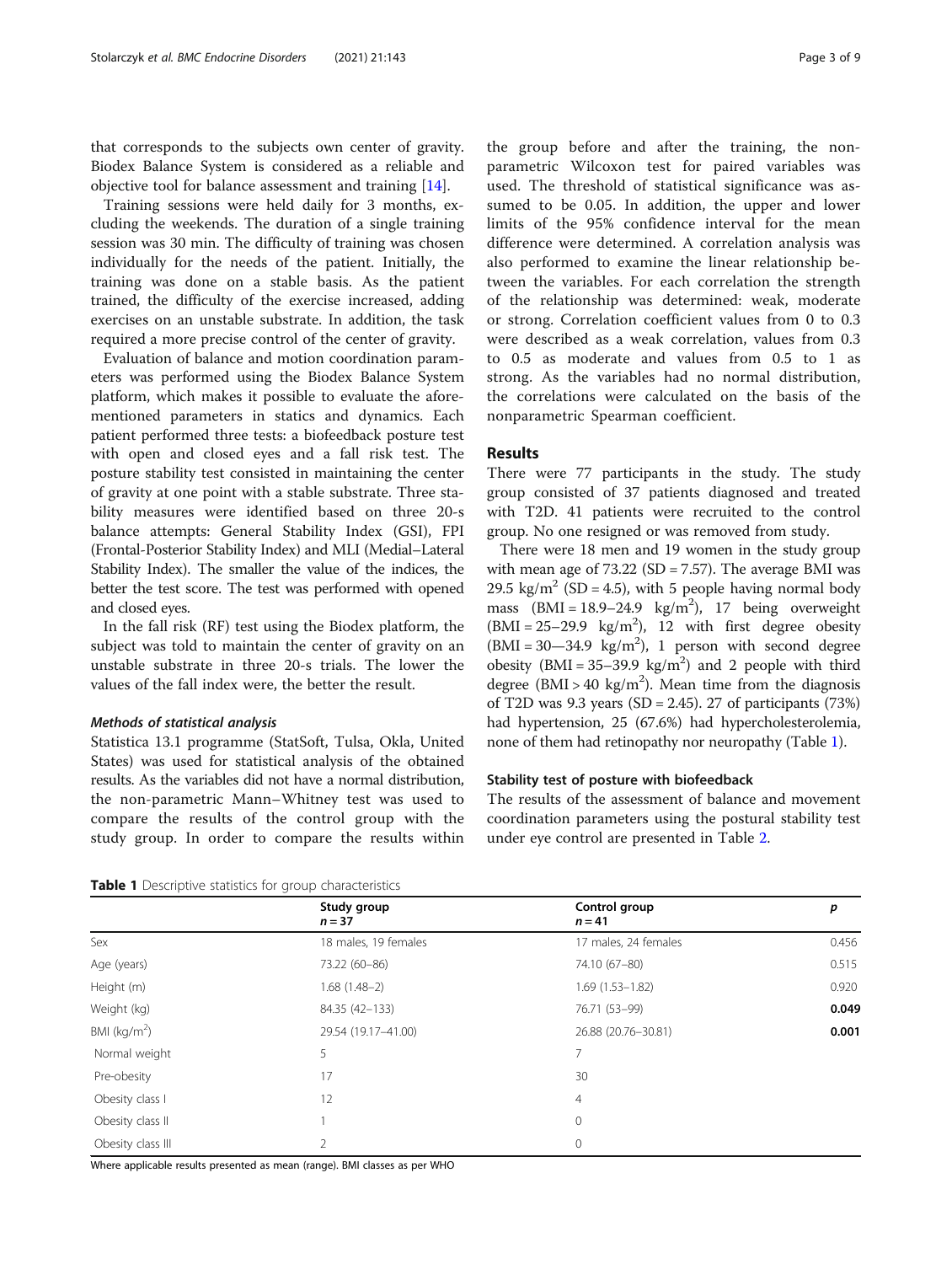|              | GSI         |                |             | <b>FPI</b>  |             |             | <b>MLI</b>  |                |             |
|--------------|-------------|----------------|-------------|-------------|-------------|-------------|-------------|----------------|-------------|
|              |             | A <sub>1</sub> | A2          | c           | A1          | A2          |             | A <sub>1</sub> | A2          |
| Median       | 1.0         | 2.7            | $\cdot$     | 0.7         | ۱.5         | 0.7         | 0.5         | 0.8            | 0.5         |
| Min-max      | $0.8 - 2.0$ | $2.1 - 4.6$    | $0.7 - 2.0$ | $0.2 - 1.0$ | $0.9 - 3.9$ | $0.2 - 2.0$ | $0.3 - 0.8$ | $0.4 - 2.2$    | $0.3 - 1.0$ |
| $p$ value    |             |                |             |             |             |             |             |                |             |
| C versus A1  | < 0.001     |                |             | < 0.001     |             |             | < 0.001     |                |             |
| A1 versus A2 |             | < 0.001        |             |             | < 0.001     |             |             | < 0.001        |             |

<span id="page-3-0"></span>Table 2 Biofeedback posture test results

C—control group; A1, A2—study group, before and after intervention

Statistical analysis using the Mann–Whitney U test showed significantly worse results for all three stability indices in patients with diabetes compared to healthy subjects. For the general stability index and the index of frontal-posterior and medial–lateral stability, the  $p$  value was less than 0.001.

Testing Wilcoxon couples showed significant improvement in static balance with visual control in subjects with type 2 diabetes (study group) who received training with biological feedback. A significant improvement was observed for all 3 stability indices with  $p < 0.001$  (Fig. 1).

#### Posture stability test with closed eyes

In Table [3](#page-4-0) the descriptive statistics for the pre- and post-training group and descriptive statistics for the control group were presented.

Analysis of the results showed statistically significant disturbances in the parameters of balance and motor coordination in group B patients in relation to group K. Furthermore, significant differences in the general, frontal-posterior and medial–lateral stability index  $(p < 0.0001)$ . Analysis of the results obtained from the study group before and after 3 months of training showed significant improvement  $(p < 0.001)$ for all three stability indicators. The results are shown in Fig. [2.](#page-4-0)

#### Fall risk test

Table [4](#page-5-0) represents the statistical analysis for two groups of participants for a fall risk test (RF), which consisted of maintaining the center of gravity at one point on an unstable substrate.

The Mann–Whitney U test showed a statistically significant increase in the risk of falling in people with diabetes compared to healthy individuals (Fig. [3](#page-5-0)). Statistically significant decrease in the risk of falling was observed in the study group who had undergone training with biofeedback ( $p < 0.001$ ).

#### Correlations

In Table [5.](#page-6-0) Spearman rank correlation results are shown for the study group prior to the training session. Significant correlations were found, where the significance factor p was less than 0.05. There was a correlation between the age of patients and the values of general and anterior–posterior stability index during the

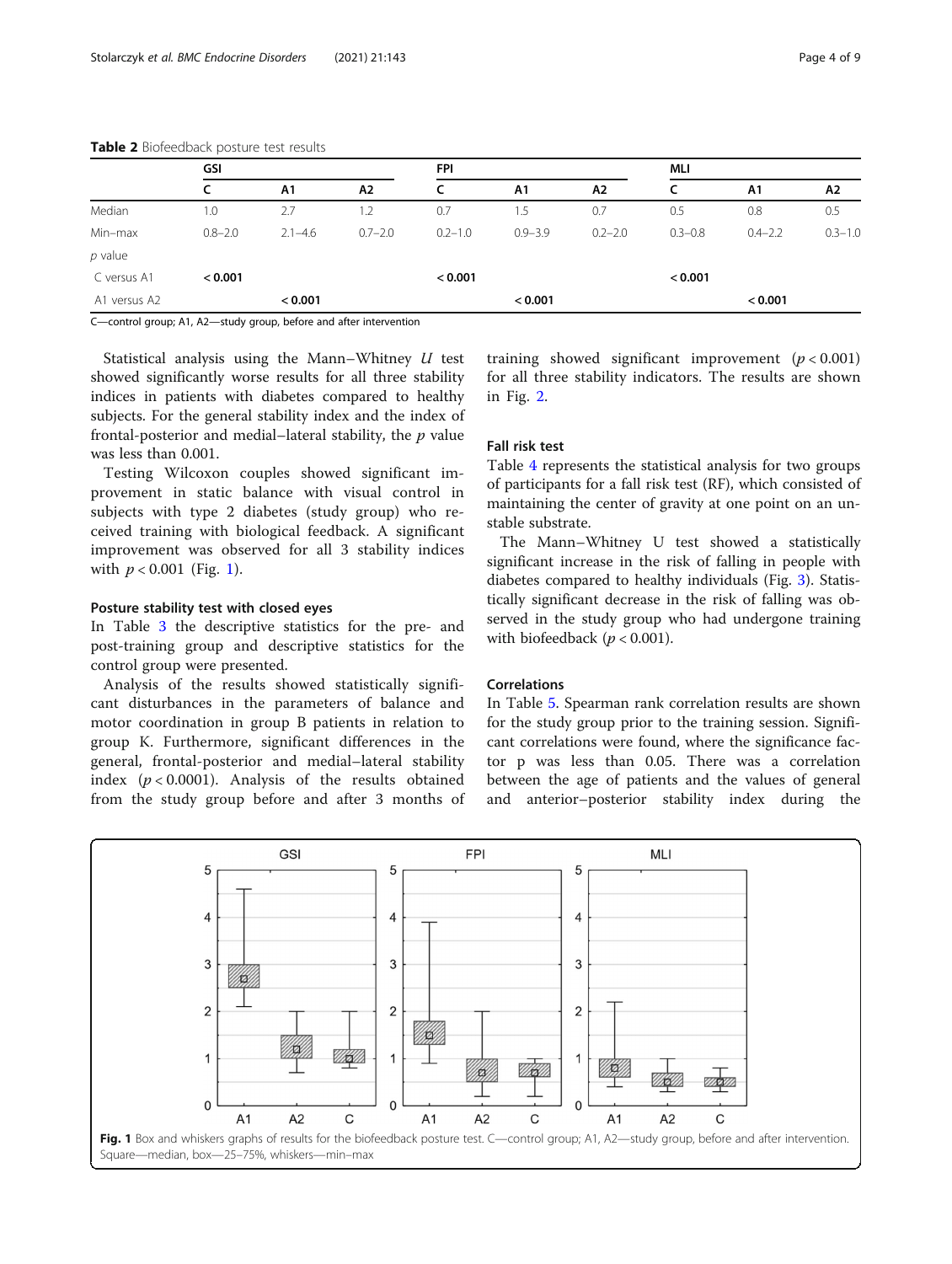|              | GSI         |                |             | <b>FPI</b>  |             |               | MLI         |             |             |
|--------------|-------------|----------------|-------------|-------------|-------------|---------------|-------------|-------------|-------------|
|              |             | A <sub>1</sub> | A2          | c           | A1          | A2            |             | A1          | A2          |
| Median       | 2.3         | 4.5            | 3.1         | 1.1         | 3           | $\mathcal{P}$ | 0.5         | 1.1         | 0.7         |
| Min-max      | $1.4 - 2.9$ | $3.2 - 5.5$    | $3.0 - 4.3$ | $0.7 - 1.6$ | $1.0 - 4.9$ | $0.7 - 2.9$   | $0.3 - 0.9$ | $0.5 - 2.0$ | $0.4 - 1.6$ |
| $p$ value    |             |                |             |             |             |               |             |             |             |
| C versus A1  | < 0.001     |                |             | < 0.001     |             |               | < 0.001     |             |             |
| A1 versus A2 |             | < 0.001        |             |             | < 0.001     |               |             | < 0.001     |             |

<span id="page-4-0"></span>Table 3 Biofeedback posture test with closed eyes results

C—control group; A1, A2—study group, before and after intervention

postural stability test. With the increasing age, the value of GPI, FPI and MLI index values increased during postbiofeedback posture testing. It was observed that with the increase in BMI, the risk of falling in people with diabetes increased.

The assessment of the relationship between individual characteristics of patients with diabetes who were subject to balance training with the help of the Biodex platform is presented in Table [6.](#page-6-0) It was observed that with increasing age, balance parameters in a static setting with opened and closed eyes and the mean muscle strength, for both knee flexors and extensors were decreased. Analysis showed that with the deterioration of static balance during biofeedback testing, the strength of the tested muscle groups decreased. Patients with greater BMI showed an increased risk of falling.

#### **Discussion**

Results of this study indicate that in patients with diabetes a multicomponent exercise program, especially focused on balance exercises and gait retraining, may be an effective intervention in reducing the risk of falling and improving the functional capacity and their quality of life. To our best knowledge this is the first study to report such results.

There were studies, that proved benefit of physical therapy interventions on function of people with DPN [[15\]](#page-7-0). However, there is a limited number of studies reporting on improved balance in this group [\[16](#page-7-0)].

In the recent study by Riandini et al. authors proved that the improvement in balance confidence was associated with a reduction in fall risk [\[17](#page-7-0)].

In previous studies long duration of T2D was associated with higher risk of muscle weakness and therefore more fall-related hospital stays [\[18](#page-7-0), [19](#page-7-0)].

There were several studies analyzing body movement and biomechanics in patients with DPN. In comparison to healthy subjects it is characterized by a higher body swing during standing (up to 66% more), larger range of sway in the anterior–posterior and medial–lateral directions and a higher sway speed during gait [[20](#page-7-0)–[23](#page-7-0)]. However, more significant differences were observed when subjects were asked to perform postural stability test with eyes closed. It was explained as vision compensation of sensory deficits. Several authors underlined the significant influence of slower gait, greater stride

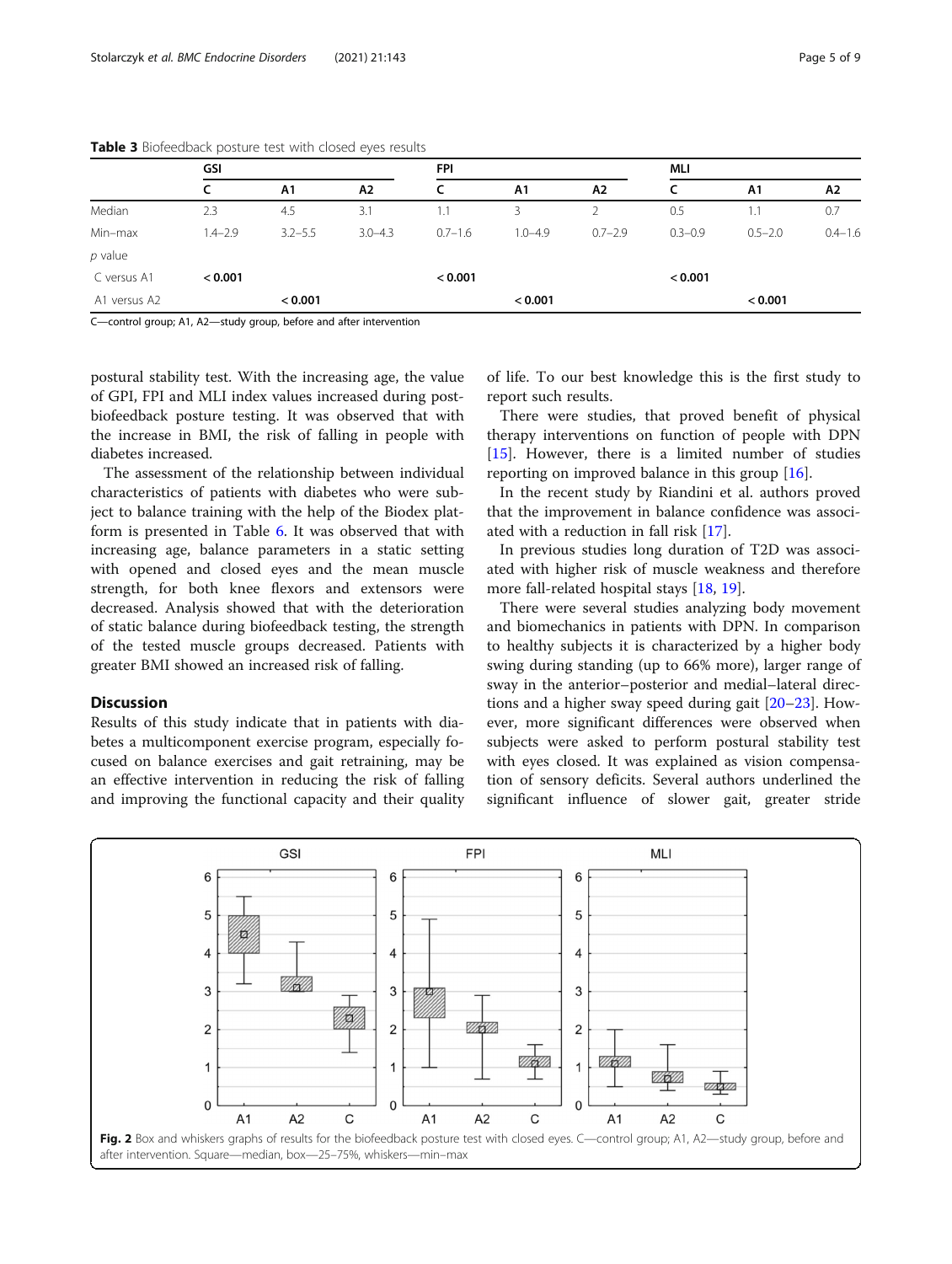<span id="page-5-0"></span>Table 4 Fall risk test results (RF)

|              | C           | A1          | Α2          |
|--------------|-------------|-------------|-------------|
| Median       | 2.8         | 5           | 3.7         |
| Min-max      | $2.0 - 3.4$ | $3.8 - 7.1$ | $3.0 - 5.4$ |
| $p$ value    |             |             |             |
| K versus B1  | < 0.001     |             |             |
| B1 versus B2 |             | < 0.001     |             |

C—control group; A1, A2—study group, before and after intervention

variability and longer duration of T2D on higher risk of falls [[10,](#page-7-0) [24,](#page-7-0) [25\]](#page-7-0).

Besides, adults older than 70 years of age and comorbid T2D have a higher risk of sustaining more severe and potentially more demanding injuries and fractures after falls [\[26](#page-7-0)].

Both elderly men and women with diabetes have a higher risk of fractures than adults without diabetes, despite similar bone mineral densities [\[27\]](#page-7-0). This bone quality loss may be due to more severe glycosylation of amino protein groups in bone tissue, compared to other tissues, as the effect of diabetes [[28](#page-8-0)]. This situation

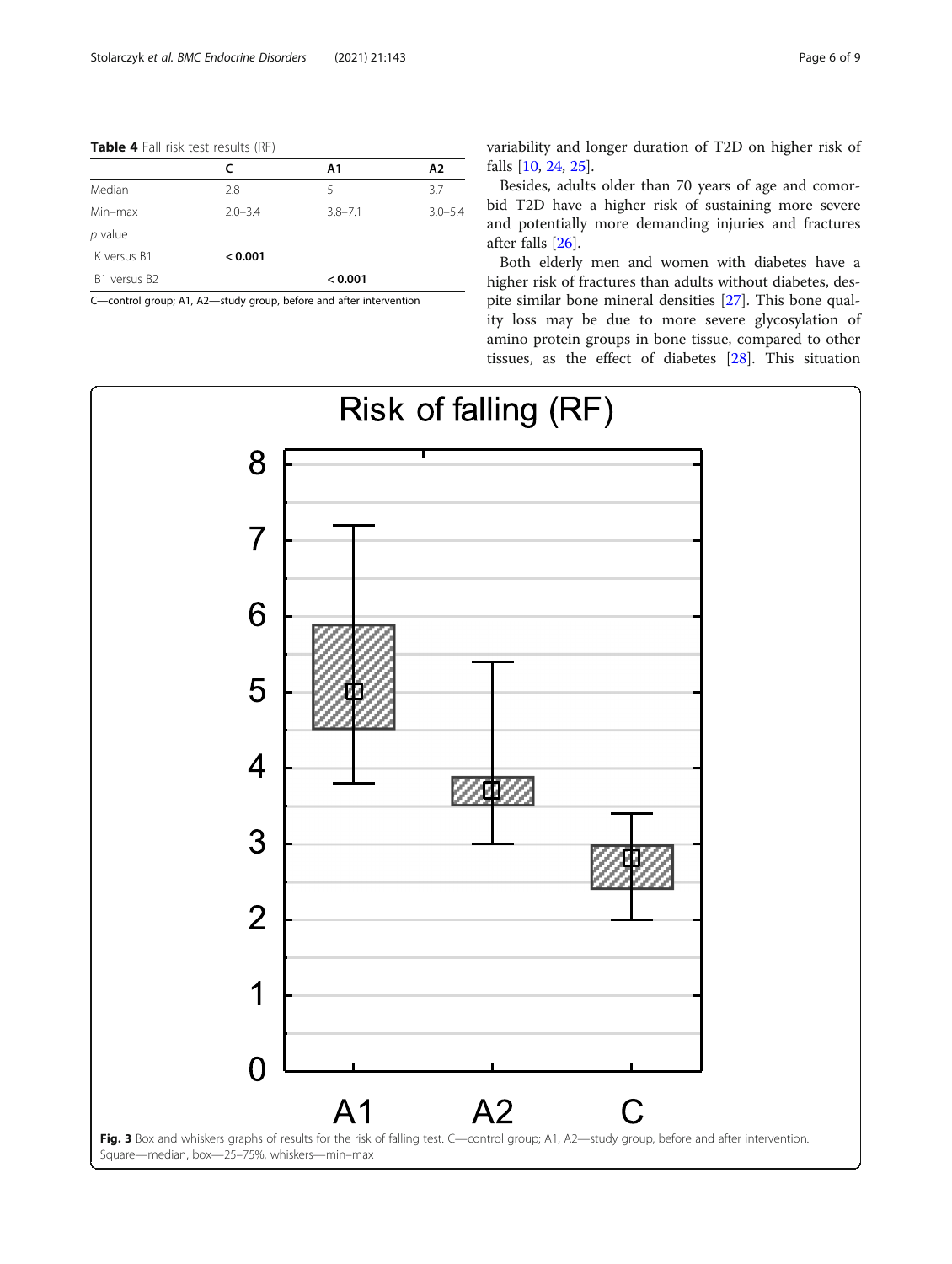<span id="page-6-0"></span>**Table 5** Spearman rank correlations ( $p < 0.05$ ) for the study group prior to the training session

|               | Age  | BMI      | <b>GPI BF</b> | FPI BF  | <b>MLI BF</b> | <b>GPI CE</b> | <b>FPI CE</b> | <b>MLI CE</b> | <b>RF</b> |
|---------------|------|----------|---------------|---------|---------------|---------------|---------------|---------------|-----------|
| Age           |      | 0.04     | 0.33          | 0.62    | 0.13          | 0.22          | 0.22          | 0.44          | 0.23      |
| BMI           | 0.04 |          | $-0.08$       | $\circ$ | $-0.22$       | 0.01          | 0.18          | $\mathbf{0}$  | 0.41      |
| <b>GPI BF</b> | 0.33 | $-0.08$  |               | 0.26    | 0.57          | 0.28          | $-0.2$        | 0.09          | $-0.13$   |
| FPI BF        | 0.62 | $\Omega$ | 0.26          |         | 0.07          | 0.25          | 0.37          | 0.27          | $-0.14$   |
| MLI BF        | 0.13 | $-0.22$  | 0.57          | 0.07    |               | $-0.08$       | $-0.27$       | $-0.18$       | $-0.09$   |
| <b>GPI CE</b> | 0.22 | 0.01     | 0.28          | 0.25    | $-0.08$       |               | 0.4           | 0.01          | $-0.05$   |
| FPI CE        | 0.22 | 0.18     | $-0.2$        | 0.37    | $-0.27$       | 0.4           |               | $-0.05$       | $-0.12$   |
| MLI CE        | 0.44 | $\Omega$ | 0.09          | 0.27    | $-0.18$       | 0.01          | $-0.05$       |               | 0.3       |
| <b>RF</b>     | 0.23 | 0.41     | $-0.13$       | $-0.14$ | $-0.09$       | $-0.05$       | $-0.12$       | 0.3           |           |

BF—biofeedback posture test, CE—posture test with closed eyes

increases the risk of fractures by 64% in people with diabetes compared to healthy people [[29\]](#page-8-0). It was shown that among people who were more than 65 years old and had diabetes, 30.6% fell recurrently, whereas only 19.4% of people without diabetes had recurrent falls. Recurrent falls were defined as at least 2 falls within a 6 month period [[30\]](#page-8-0).

The roles of aerobic exercises, resistance training and a combination of these exercises have been studied thoroughly, but the outcomes differ, even though similar exercises were performed. Morrison et al. and Read et al. concluded that these interventions improve glycemic control, overall physical function, balance and gait speed in people with diabetes [[31,](#page-8-0) [32\]](#page-8-0). However, Kruse et al. stated there was no improvement in balance after a 12 month training program that included balance training exercises [[33\]](#page-8-0). The explanation for this discrepancy could be the difference in the frequency and the way of executing the training program. Kruse et al. analyzed participants undergoing balance training for 11 weeks. After this initial training period, patients received regular phone calls encouraging them to continue the exercise program [\[33\]](#page-8-0). Allet et al. prescribed training 2 times per

week for 12 weeks, for 60 min per session, in a physical therapy clinic [\[34](#page-8-0)].

This study showed that balance training improves postural control and clinical measures of balance. It is believed that the number and severity of diabetic complications, affects the intensive balance training outcomes.

There are few studies in which balance training programs were effectively used to improve balance and function in people with T2D. Given the likelihood of some patients having visual impairment in the course of retinopathy, further affecting their balance capabilities, these type of studies have a special relevance for the population with diabetes in establishing falling prevention programs and early treatment protocols.

#### Conclusions

In patients with T2D disorders of balance and motor coordination were observed along with an increased risk of falling, compared to healthy people in similar age groups. As depicted in this study equivalent training with biofeedback improves balance and motor coordination and reduces the risk of falling in people treated for

Age BMI GPI BF FPI BF MLI BF GPI CE FPI CE MLI CE RF Age 1 0.04 0.52 0.57 0.73 0.34 0.09 0.49 0.26 BMI 0.04 1 − 0.16 − 0.02 − 0.05 0.01 − 0.02 0.03 0.44 GPI BF 0.52 − 0.16 1 0.59 0.39 0.15 0.01 0.24 0.11 FPI BF 0.57 − 0.02 0.59 1 0.57 0.11 0.06 0.3 0.04 MLI BF 0.73 − 0.05 0.39 0.57 1 0.21 0.04 0.42 0.23 GPI CE 0.34 0.01 0.15 0.11 0.21 1 0.3 − 0.03 − 0.05 FPI CE 0.09 − 0.02 0.01 0.06 0.04 0.3 1 − 0.28 0.15 MLI CE 0.49 0.03 0.24 0.3 0.42 − 0.03 − 0.28 1 0.07 RF 0.26 0.44 0.11 0.04 0.23 − 0.05 0.15 0.07 1

**Table 6** Spearman rank correlations ( $p < 0.05$ ) for the study group after the training session

BF biofeedback posture test, CE closed eyes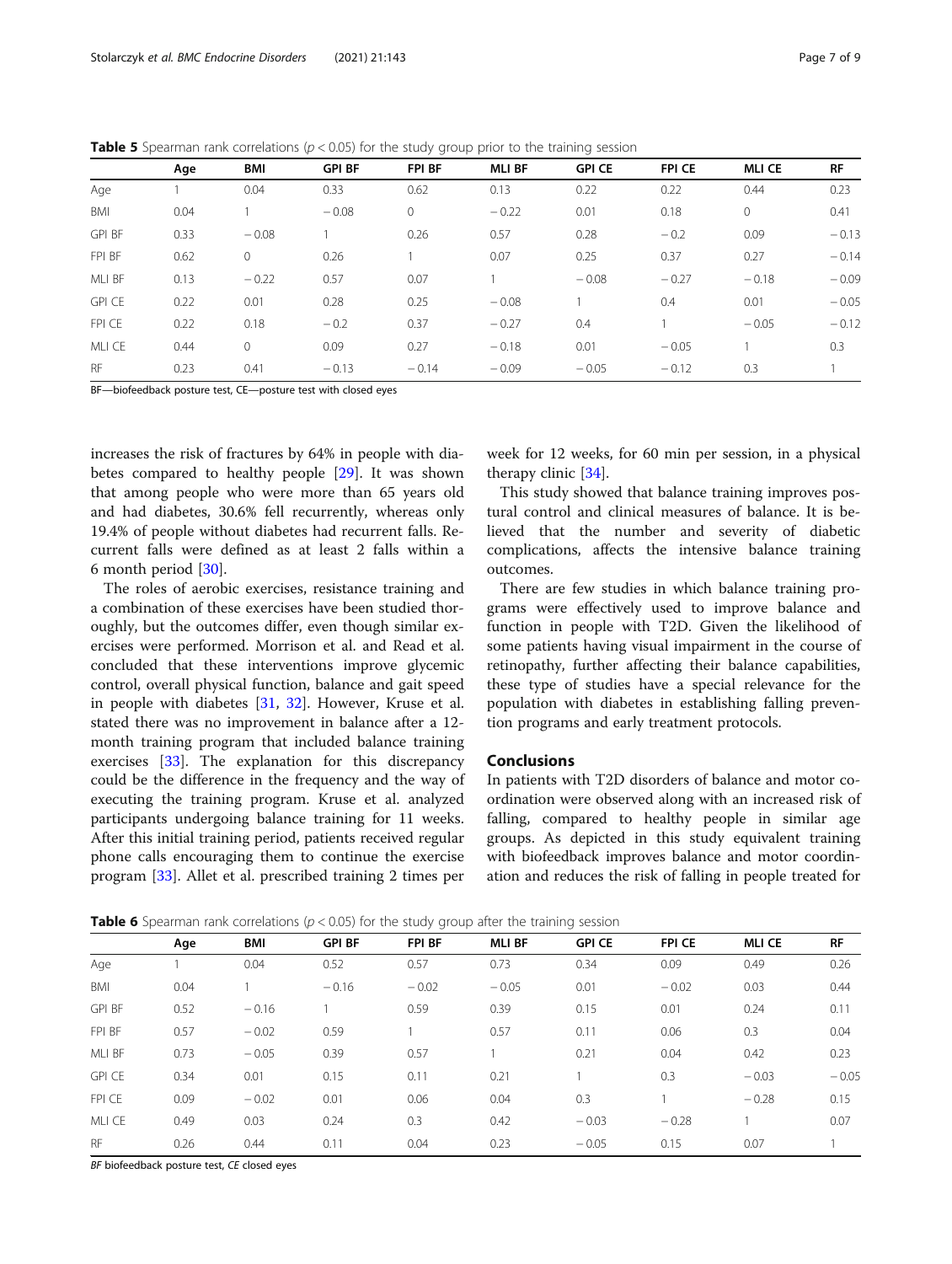<span id="page-7-0"></span>T2D. As the age of patients with diabetes increases, the static balance with vision control worsens, both before and after training sessions using the Biodex Balance System. With increasing BMI, the risk of falling of patients diagnosed with T2D was increased both before and after the biofeedback training.

#### Abbreviations

T2D: Type 2 diabetes; DPN: Diabetic peripheral neuropathy; BMI: Body Mass Index; GSI: General Stability Index; FPI: Frontal-Posterior Stability Index; MLI: Medial-Lateral Stability Index; RF: Fall risk

#### Acknowledgements

Not applicable.

#### Authors' contributions

AS is the first author. BM is the corresponding author. MS, IJ, and AS conceived and designed the study. MS, IJ, BM coordinated the balance training program. MS, IJ, MŚ, KR acquired data. AS, MS, IJ, KR analyzed and interpret data. BM, MS, AS, MŚ drafted the initial and final manuscripts. All authors read and approved the final manuscript.

#### Funding

The authors do not declare any funding received for this research from any funding agency in the public, commercial or not-for-profit sectors.

#### Availability of data and materials

The datasets used and/or analyzed during the current study will be available from the corresponding author on reasonable request.

#### **Declarations**

#### Ethics approval and consent to participate

Institutional review board approval required for this study was obtained—Bioethical Committee of Medical University of Warsaw, number of approval: AKBE/56/17. Written consent statement approved by the Committee was obtained from every participant.

#### Consent for publication

Not applicable.

#### Competing interests

The authors declare that they have no competing interests.

#### Author details

<sup>1</sup>Department of Orthopedics and Rehabilitation, Medical University of Warsaw, Warsaw, Poland. <sup>2</sup>Międzyleski Specialist Hospital, Str. Bursztynowa 2, 04-749 Warsaw, Poland. <sup>3</sup>3rd Clinic of Internal Medicine and Cardiology, Medical University of Warsaw, Warsaw, Poland.

#### Received: 4 August 2020 Accepted: 21 June 2021 Published online: 03 July 2021

#### References

- 1. Khan MAB, Hashim MJ, King JK, Govender RD, Mustafa H, Al Kaabi J. Epidemiology of type 2 diabetes—global burden of disease and forecasted trends. J Epidemiol Glob Health. 2019;10(1):107. [https://doi.org/10.2991/jegh.](https://doi.org/10.2991/jegh.k.191028.00) [k.191028.00](https://doi.org/10.2991/jegh.k.191028.00).
- 2. Wang C-Y, Neil DL, Home P. 2020 vision—an overview of prospects for diabetes management and prevention in the next decade. Diabetes Res Clin Pract. 2018;143:101–12. [https://doi.org/10.1016/j.diabres.2018.06.007.](https://doi.org/10.1016/j.diabres.2018.06.007)
- 3. Asiimwe D, Mauti GO, Kiconco R. Prevalence and risk factors associated with type 2 diabetes in elderly patients aged 45–80 years at Kanungu District. J Diabetes Res. 2020;2020:1–5. <https://doi.org/10.1155/2020/5152146>.
- 4. Gutierrez EM, Helber MD, Dealva D, Ashton-Miller JA, Richardson JK. Mild diabetic neuropathy affect ankle motor function. Clin Biomech. 2001;16: 522–8.
- Rinkel WD, van Nieuwkasteele S, Castro Cabezas M, van Neck JW, Birnie E, Coert JH. Balance, risk of falls, risk factors and fall-related costs in individuals

with diabetes. Diabetes Res Clin Pract. 2019;158:107930. [https://doi.org/10.1](https://doi.org/10.1016/j.diabres.2019.107930) [016/j.diabres.2019.107930](https://doi.org/10.1016/j.diabres.2019.107930).

- 6. Wallace C, Reiber GE, LeMaster J, Smith DG, Sullivan K, Hayes S, et al. Incidence of falls, risk factors for falls and fall-related fractures in individuals with diabetes and a prior foot ulcer. Diabetes Care. 2002;25:1983–6.
- 7. Venkataraman K, Tai BC, Khoo EYH, Tavintharan S, Chandran K, Hwang SW, Phua MSLA, Wee HL, Koh GCH, Tai ES. Short-term strength and balance training does not improve quality of life but improves functional status in individuals with diabetic peripheral neuropathy: a randomized controlled trial. Diabetologia. 2019;62(12):2200–10. [https://doi.org/10.1007/s00125-019-](https://doi.org/10.1007/s00125-019-04979-7) [04979-7](https://doi.org/10.1007/s00125-019-04979-7).
- 8. Mohamed AA, Jan Y-K. Effect of adding proprioceptive exercise to balance training in older adults with diabetes: a systematic review. Curr Diabetes Rev. 2019. [https://doi.org/10.2174/1573399815666190712200147.](https://doi.org/10.2174/1573399815666190712200147)
- 9. Ferris JK, Inglis JT, Madden KM, Boyd LA. Brain and body: a review of central nervous system contributions to movement impairments in diabetes. Diabetes. 2019;69(1):3–11. <https://doi.org/10.2337/db19-0321>.
- 10. Schwartz AV, Hillier TA, Sellmeyer DE, Resnick HE, Gregg E, Ensrud KE, et al. Older women with diabetes have higher risk of falls. A prospective study. Diabetes Care. 2002;25:1749–54.
- 11. Umpierre D, Ribeiro PA, Kramer CK, Leitao CB, Zucatti AT, Azevedo MJ, Gross JL, et al. Physical activity advice only or structured exercise training and association with HbA1c levels in type 2 diabetes: a systematic review and meta-analysis. JAMA. 2011;305:1790–9.
- 12. Figueira FR, Umpierre D, Cureau FV, et al. Association between physical activity advice only or structured exercise training with blood pressure levels in patients with type 2 diabetes: a systematic review and metaanalysis. Sports Med. 2014;44:1557–72.
- 13. Cadore EL, Moneo ABB, Mensat MM, et al. Positive effects of resistance training in frail elderly patients with dementia after long-term physical restraint. Age. 2014;35:801–11.
- 14. Arnold BL, Schmitz RJ. Examination of balance measures produced by the biodex stability system. J Athl Train. 1998;33:323–7.
- 15. Gu Y, Dennis SM. Are falls prevention programs effective at reducing the risk factors for falls in people with type-2 diabetes mellitus and peripheral neuropathy: a systematic review with narrative synthesis. J Diabetes Complicat. 2017;31:504–16. <https://doi.org/10.1016/j.jdiacomp.2016.10.004>.
- 16. Venkataraman K, Tai BC, Khoo EYH, Tavintharan S, Chandran K, Hwang SW, et al. Short-term strength and balance training does not improve quality of life but improves functional status in individuals with diabetic peripheral neuropathy: a randomised controlled trial. Diabetologia. 2019;62:2200–10. [https://doi.org/10.1007/s00125-019-04979-7.](https://doi.org/10.1007/s00125-019-04979-7)
- 17. Riandini T, Khoo EYH, Tai BC, et al. Fall risk and balance confidence in patients with diabetic peripheral neuropathy: an observational study. Front Endocrinol (Lausanne). 2020;11:573804. [https://doi.org/10.3389/fendo.2020.](https://doi.org/10.3389/fendo.2020.573804) [573804](https://doi.org/10.3389/fendo.2020.573804).
- 18. Nomura T, Ishiguro T, Ohira M, Ikeda Y. Diabetic polyneuropathy is a risk factor for decline of lower extremity strength in patients with type 2 diabetes. J Diabetes Investig. 2018;9:186–92. <https://doi.org/10.1111/jdi.12658>.
- 19. Yau RK, Strotmeyer ES, Resnick HE, Sellmeyer DE, Feingold KR, Cauley JA, et al. Diabetes and risk of hospitalized fall injury among older adults. Diabetes Care. 2013;36:3985–91. [https://doi.org/10.2337/dc13-0429.](https://doi.org/10.2337/dc13-0429)
- 20. Yamamoto R, Kinoshita T, Momoki T, Arai T, Okamura A, Hirao K, et al. Postural sway and diabetic peripheral neuropathy. Diabetes Res Clin Pract. 2001;52:213–21.
- 21. Horak FB, Dickstein R, Peterka RJ. Diabetic neuropathy and surface swayreferencing disrupt somatosensory information for postural stability in stance. Somatosens Mot Res. 2002;19:316–26.
- 22. Boucher P, Teasdle N, Courtemanche R, et al. Postural stability in diabetic polyneuropathy. Diabetes Care. 1995;18:638–45.
- Simoneau GG, Ulbrecht JS, Derr JA, et al. Postural instability in patients with diabetic sensory neuropathy. Diabetes Care. 1994;17:1411–21.
- 24. Roman de Mettelinge T, Cambier D, Calders P, et al. Understanding the relationship between type 2 diabetes mellitus and falls in older adults: a prospective cohort study. PLoS ONE. 2013;8:e67055.
- 25. Ivers RQ, Cumming RG, Mitchell P, et al. Diabetes and risk of fracture: the Blue Mountains Eye Study. Diabetes Care. 2001;24:1198–203.
- 26. Yau RK, Strotmeyer ES, Resnick HE, et al. Diabetes and risk of hospitalized fall injury among older adults. Diabetes Care. 2013;36:3985–91.
- 27. Napoli N, Strotmeyer ES, Ensrud KE, et al. Fracture risk in diabetic elderly men: the MrOS study. Diabetologia. 2014;57:2057–65.